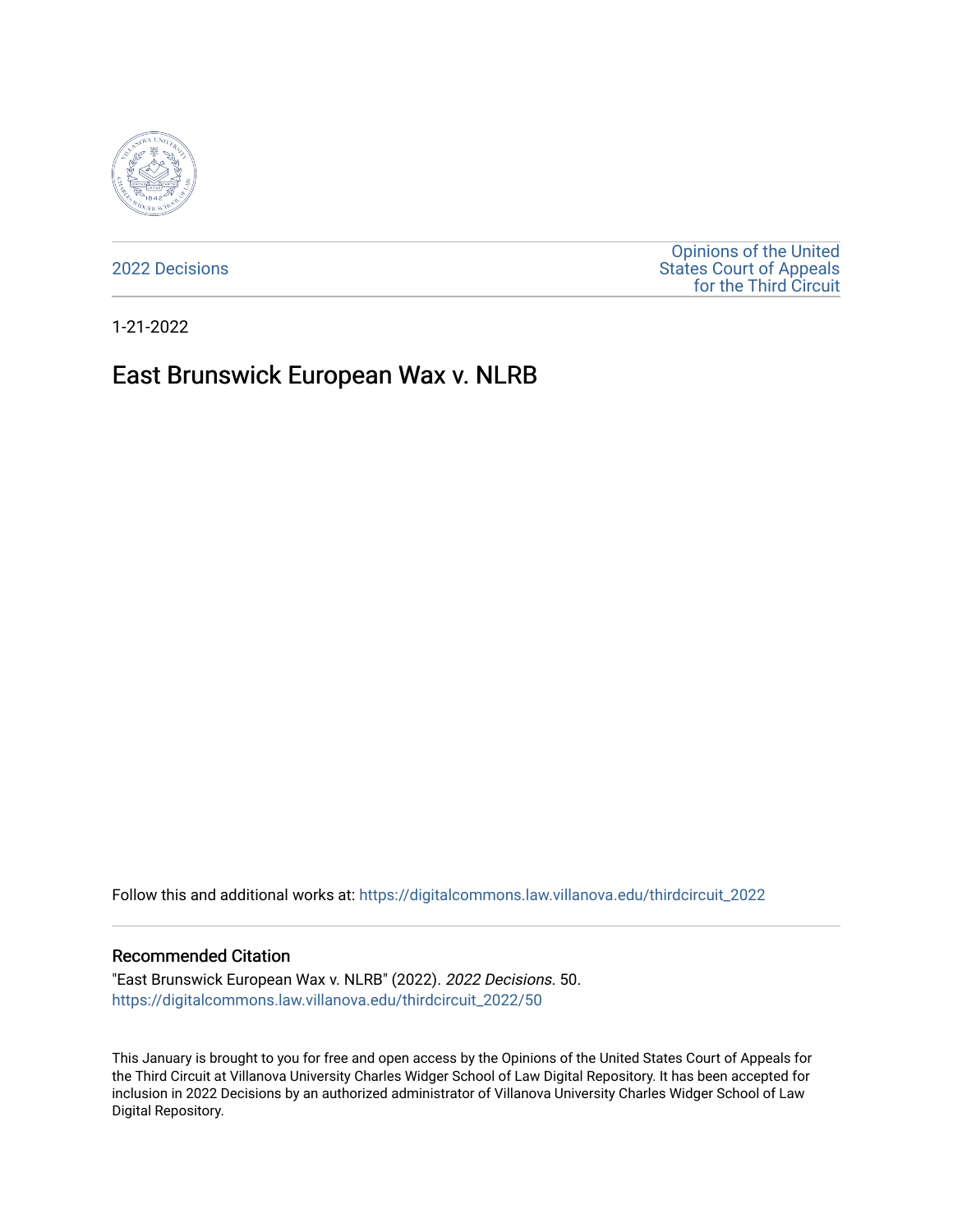# UNITED STATES COURT OF APPEALS FOR THE THIRD CIRCUIT

# Nos. 20-2120 & 20-2233

#### EAST BRUNSWICK EUROPEAN WAX CENTER, LLC

v.

#### NATIONAL LABOR RELATIONS BOARD

East Brunswick European Wax Center, LLC, Petitioner in No. 20-2120 National Labor Relations Board, Petitioner in No. 20-2233

(NLRB-1 No. 22-CA-178646)

#### Present: GREENAWAY JR., PHIPPS and COWEN, Circuit Judges

1. Motion by Petitioner/Cross-Respondent East Brunswick European Wax Center, LLC to Amend Opinion.

> Respectfully, Clerk/tmm

# $ORDER$

The foregoing motion is denied in part as to the request to remove Ms. Finegan from the case caption and granted in part as to the request to add the name of the firm, Jasinski, P.C., and Jennifer C. Van Syckle, John C. Hegarty, and Erin L. Henderson as counsel for East Brunswick European Wax Center, LLC in the case caption. The Clerk is directed to make the change. This amendment does not change the date of filing, (January 11, 2022).

By the Court,

s/ Robert E. Cowen Circuit Judge

Dated: January 21, 2022